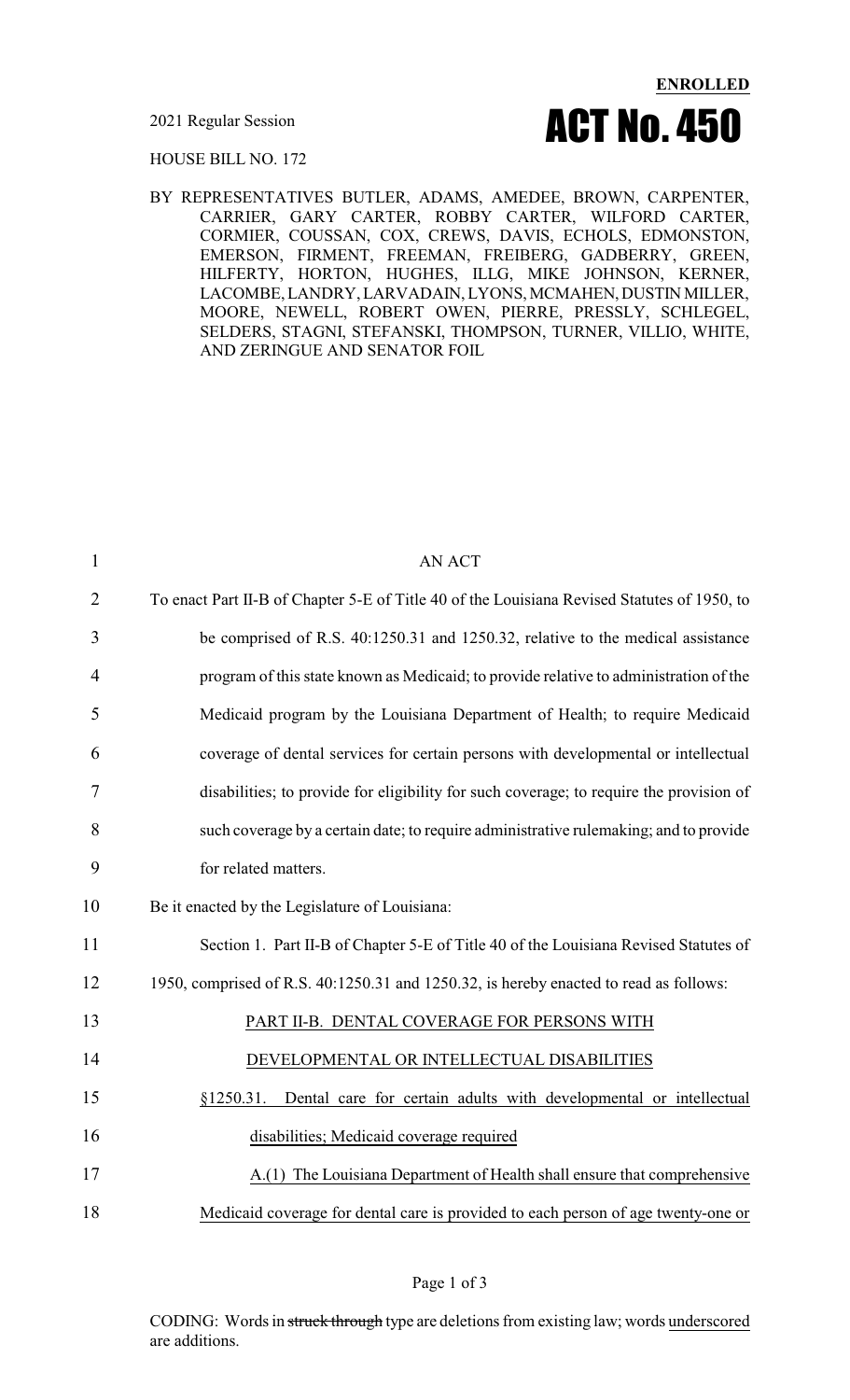| $\mathbf{1}$ | older who is enrolled in any Medicaid waiver program for persons with              |
|--------------|------------------------------------------------------------------------------------|
| 2            | developmental or intellectual disabilities.                                        |
| 3            | For purposes of this Section, "comprehensive Medicaid coverage for<br>(2)          |
| 4            | dental care" means Medicaid coverage which reimburses for dental and oral health   |
| 5            | services including all of the following:                                           |
| 6            | (a) Diagnostic services.                                                           |
| 7            | (b) Preventive services.                                                           |
| 8            | (c) Restorative services.                                                          |
| 9            | (d) Endodontics.                                                                   |
| 10           | (e) Periodontics.                                                                  |
| 11           | (f) Prosthodontics.                                                                |
| 12           | (g) Oral and maxillofacial surgery.                                                |
| 13           | (h) Orthodontics.                                                                  |
| 14           | Emergency care.<br>(1)                                                             |
| 15           | B. The Louisiana Department of Health shall not furnish any coverage               |
| 16           | required by Subsection A of this Section until all of the following have occurred: |
| 17           | (1) The Centers for Medicare and Medicaid Services has approved the                |
| 18           | provision of such coverage.                                                        |
| 19           | (2) The legislature has appropriated the funding necessary for the provision       |
| 20           | of such coverage.                                                                  |
| 21           | §1250.32. Administrative rulemaking                                                |
| 22           | The Louisiana Department of Health shall promulgate all such rules in              |
| 23           | accordance with the Administrative Procedure Act as are necessary to implement the |
| 24           | provisions of this Part.                                                           |